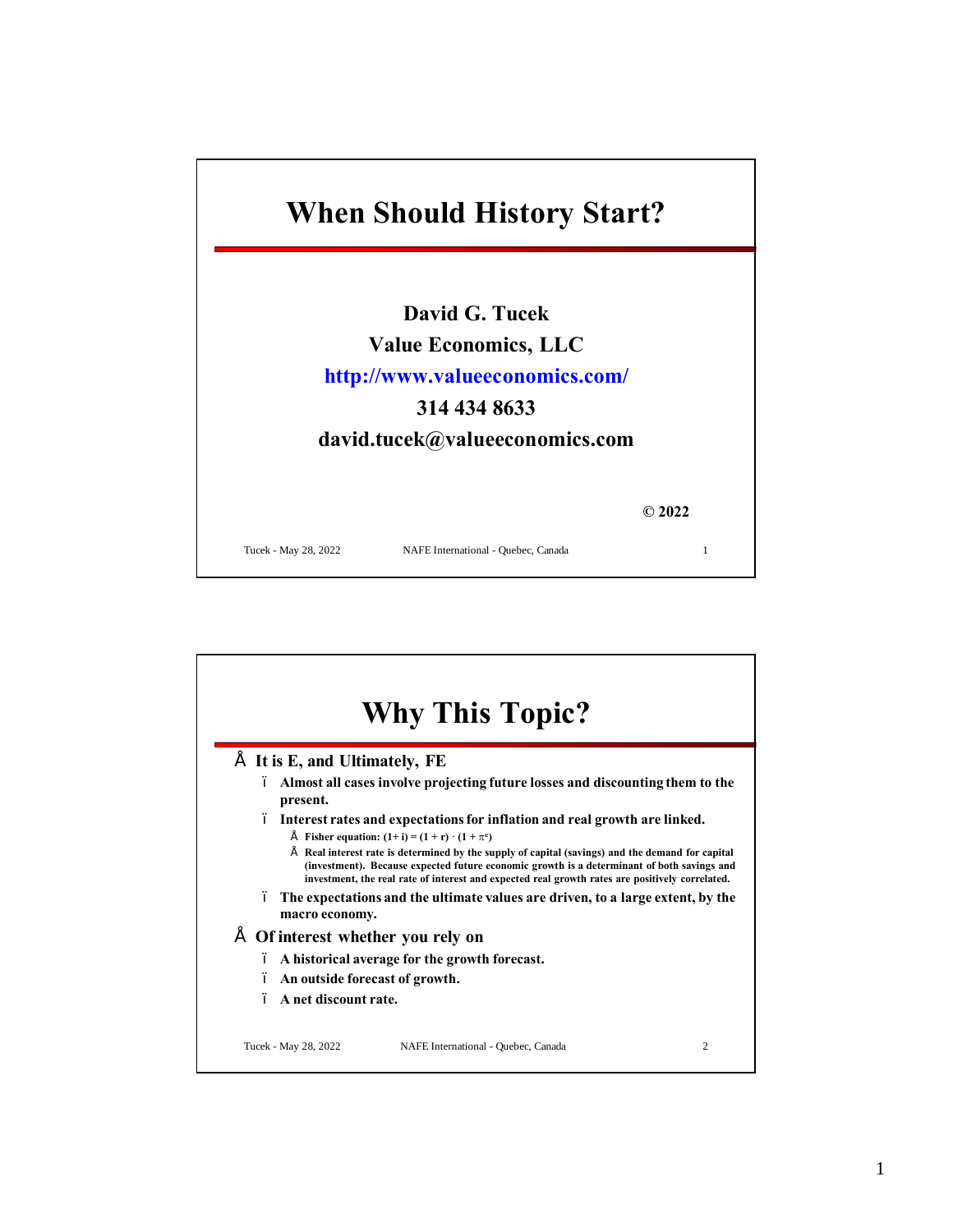

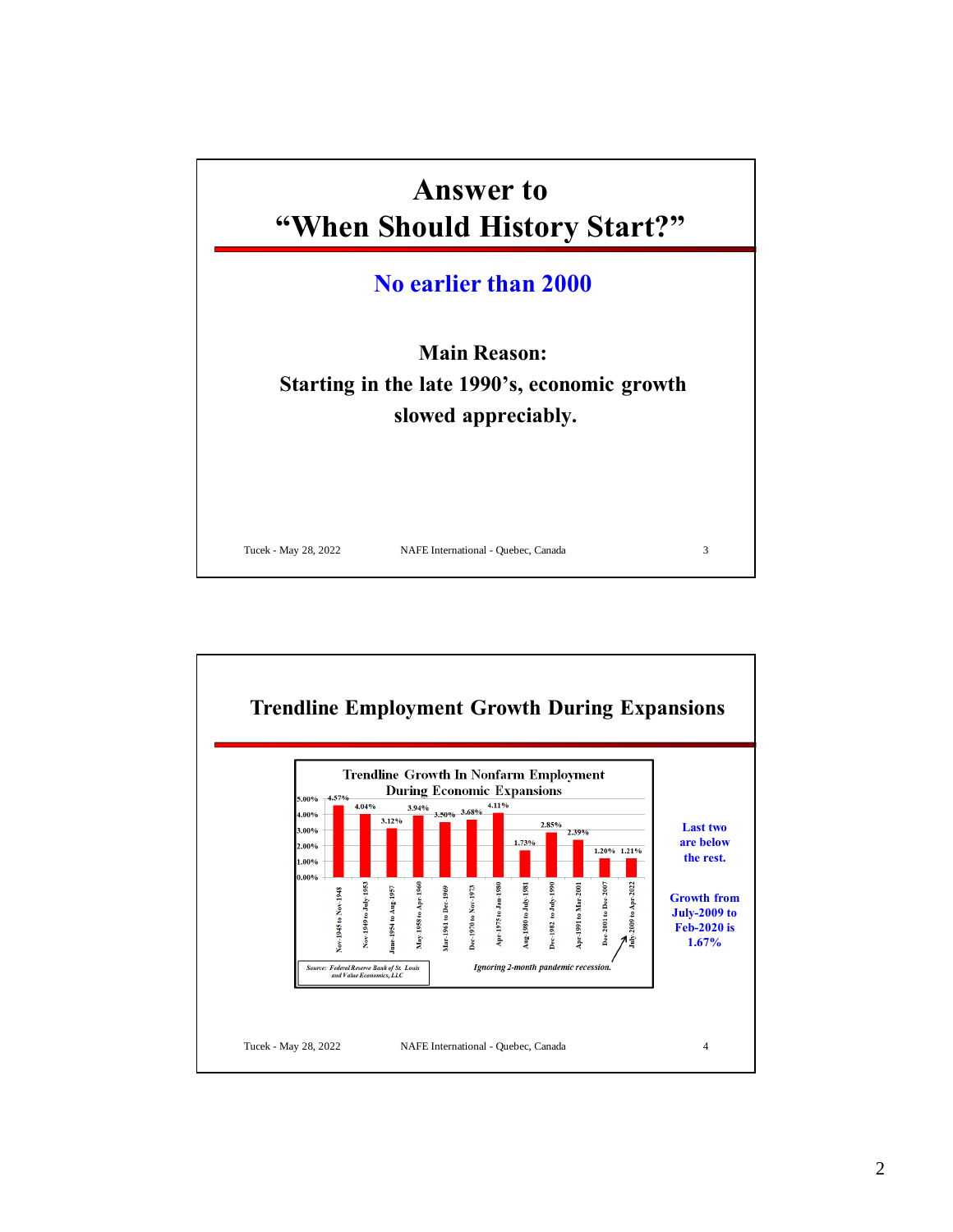

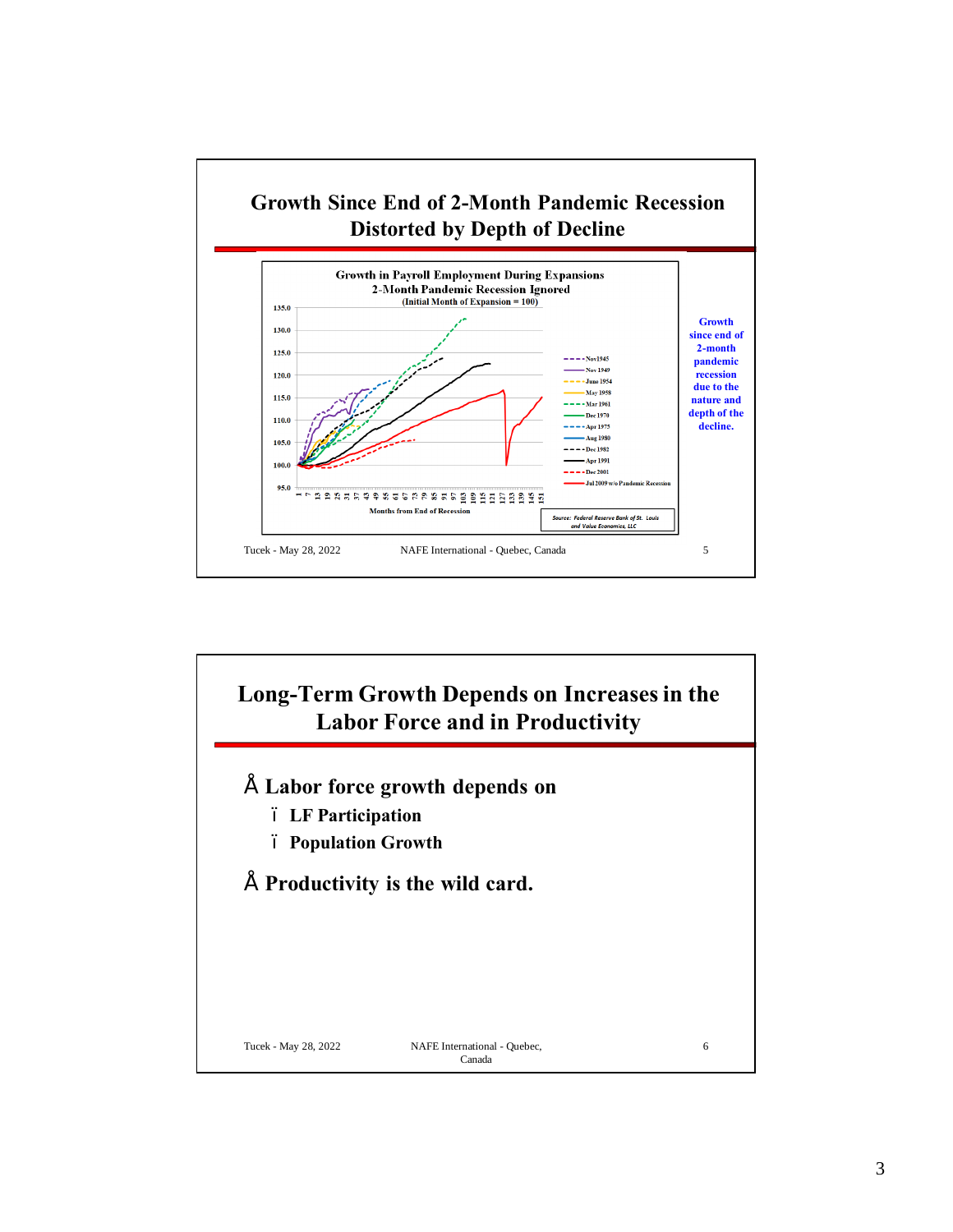

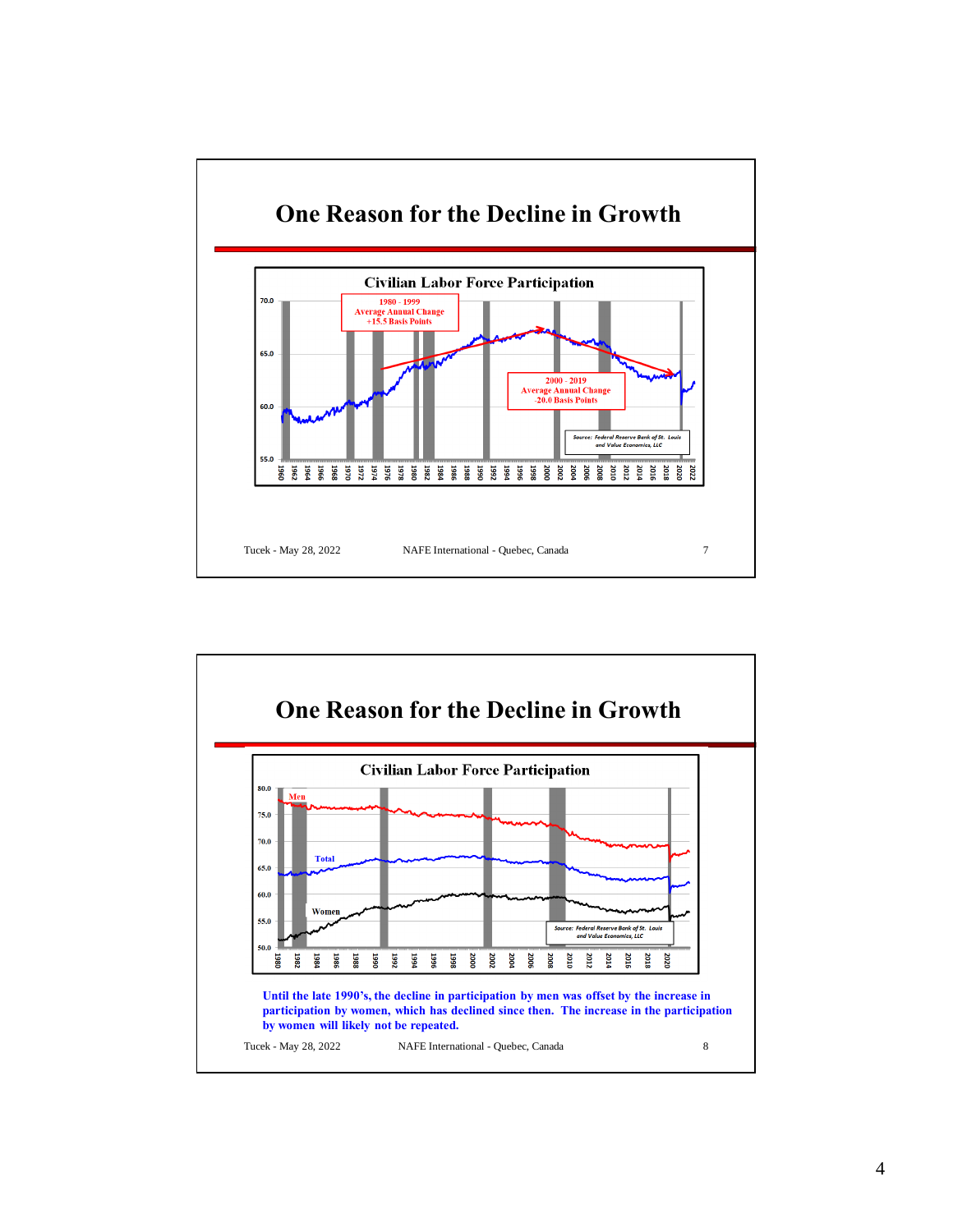

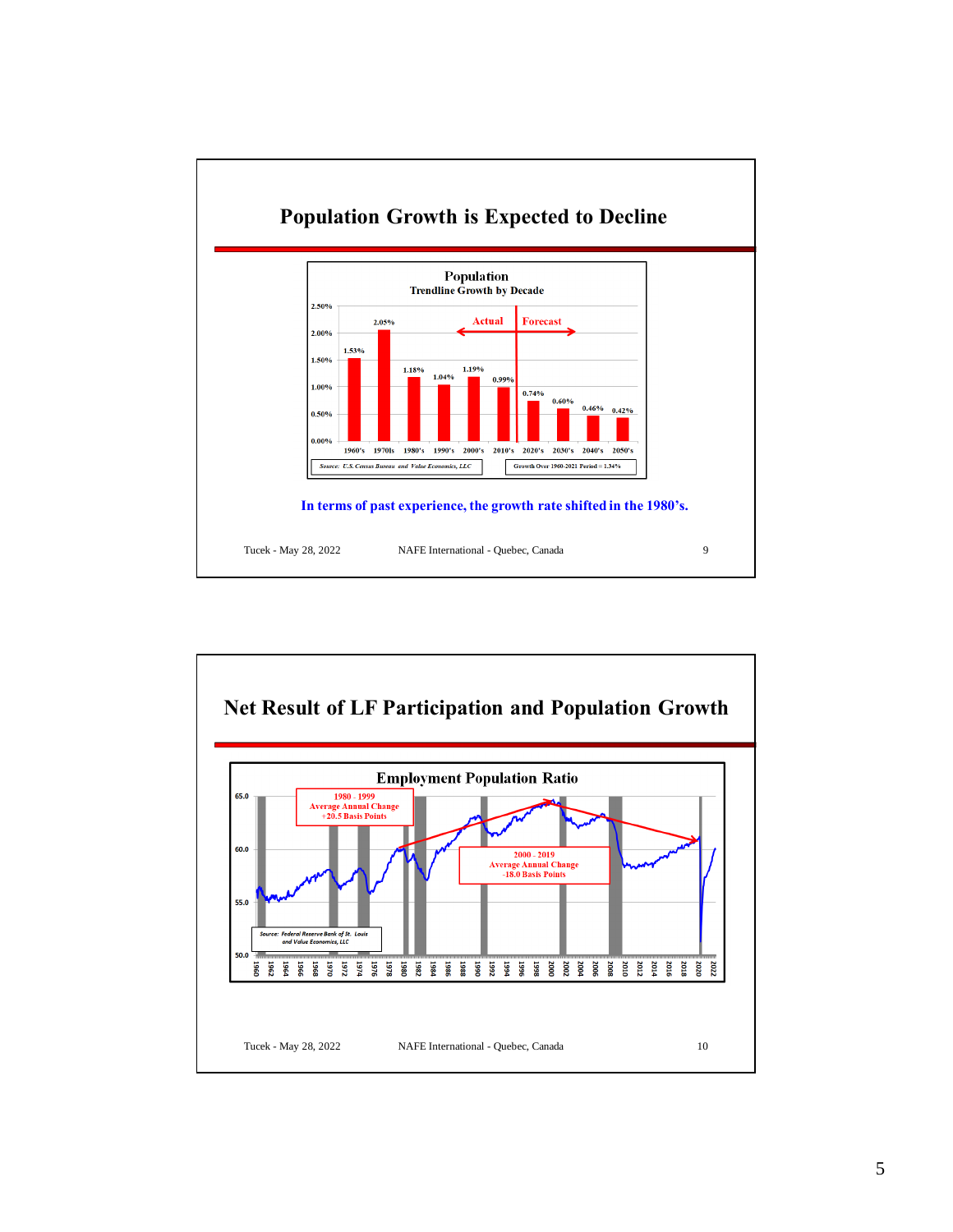

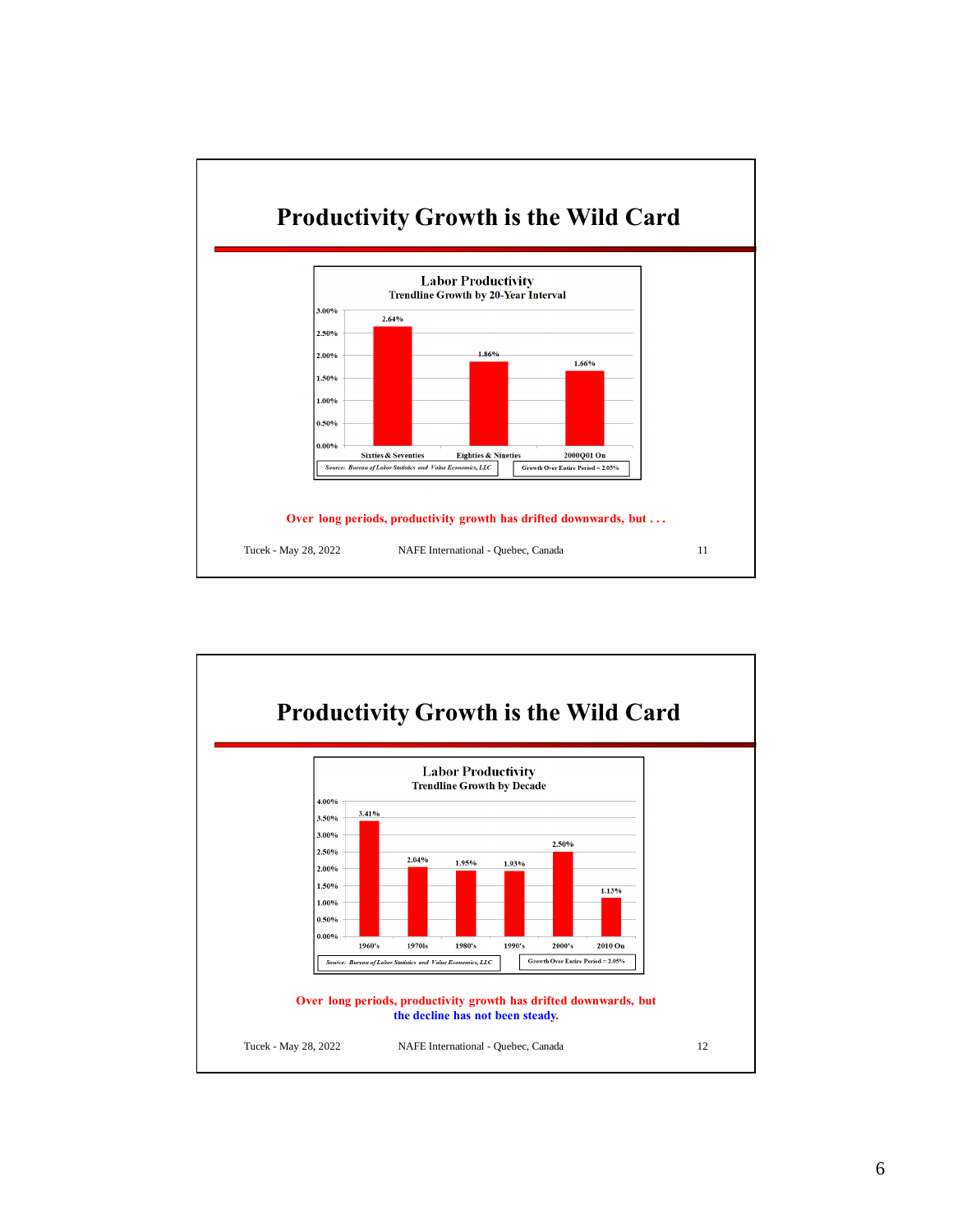

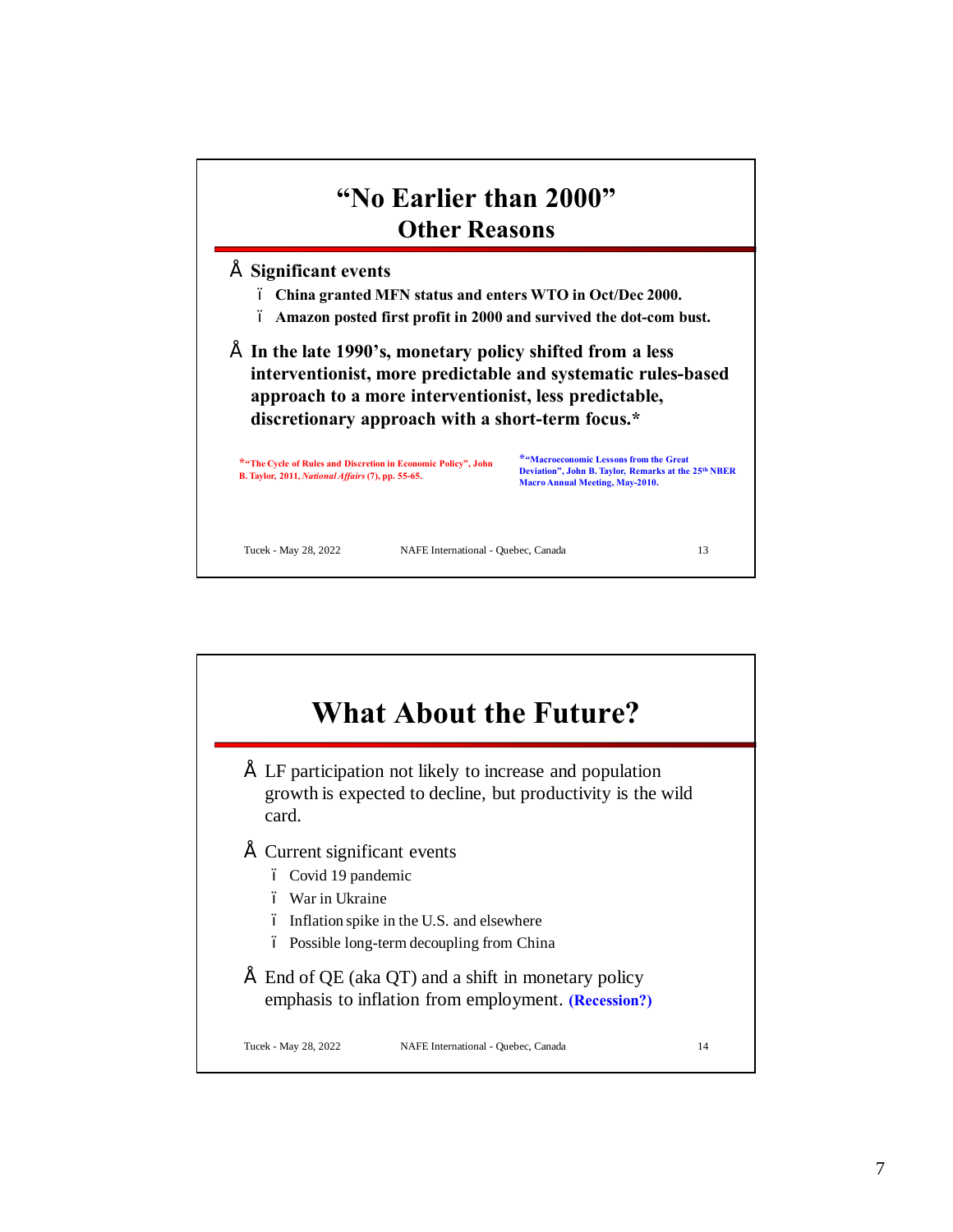

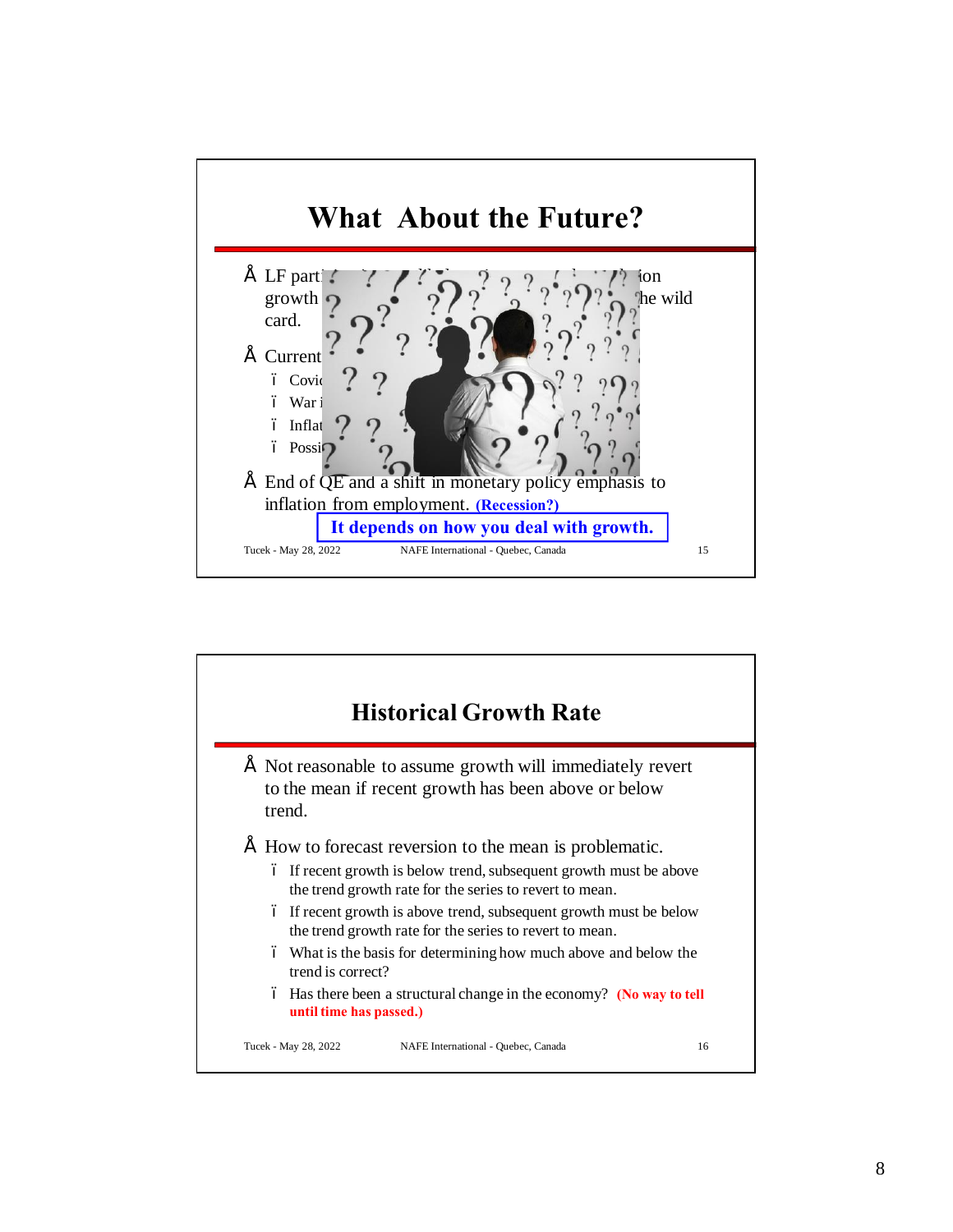

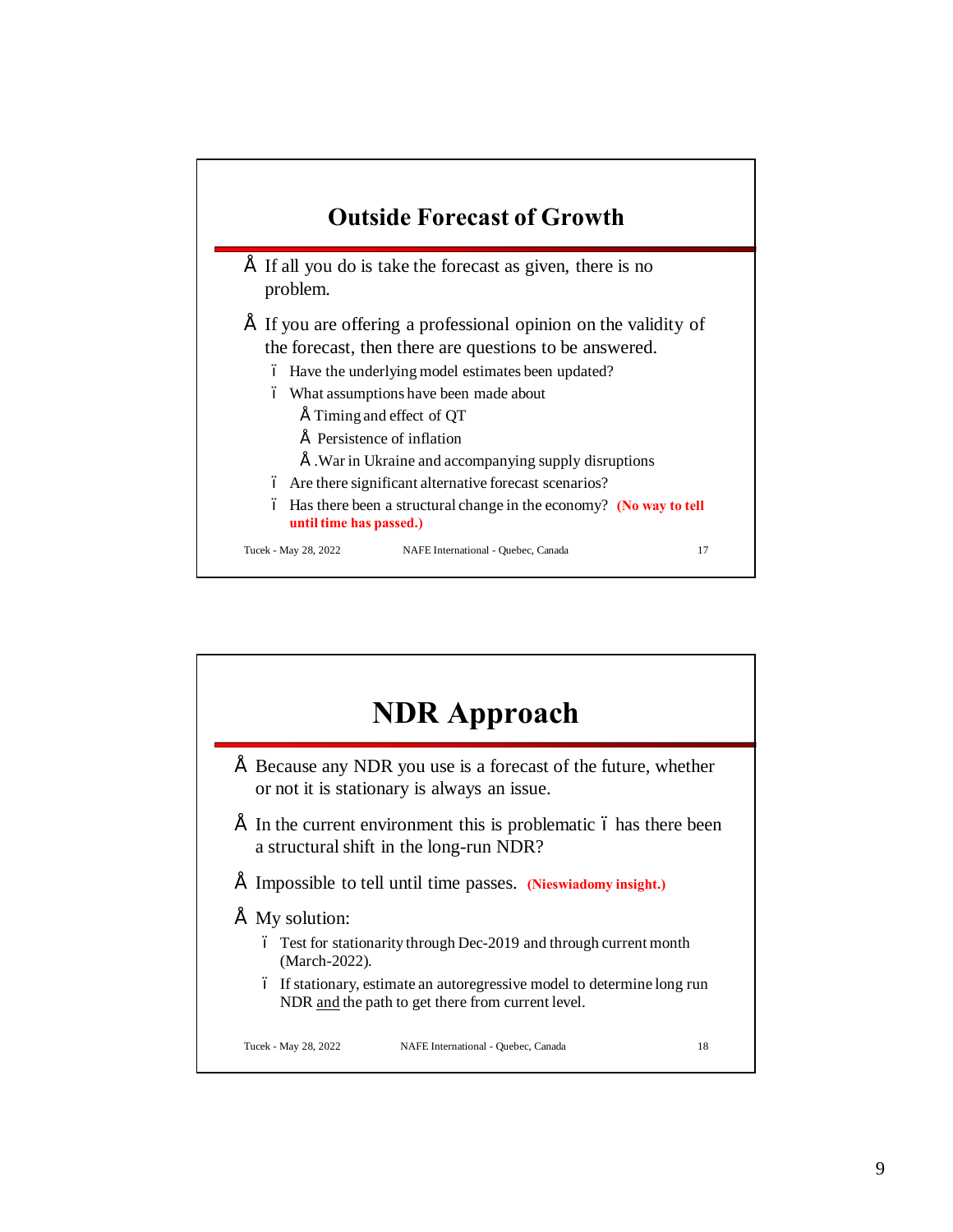

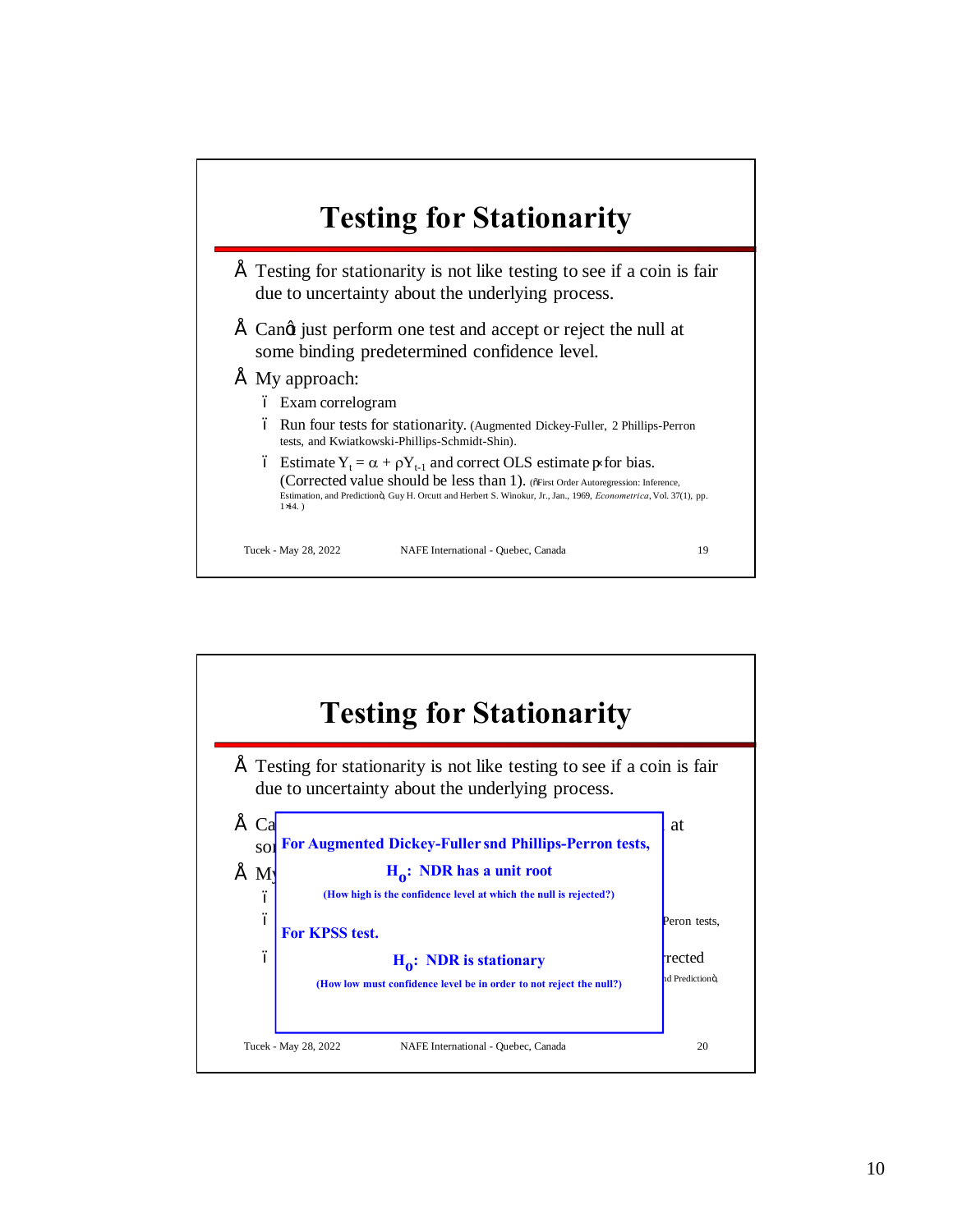

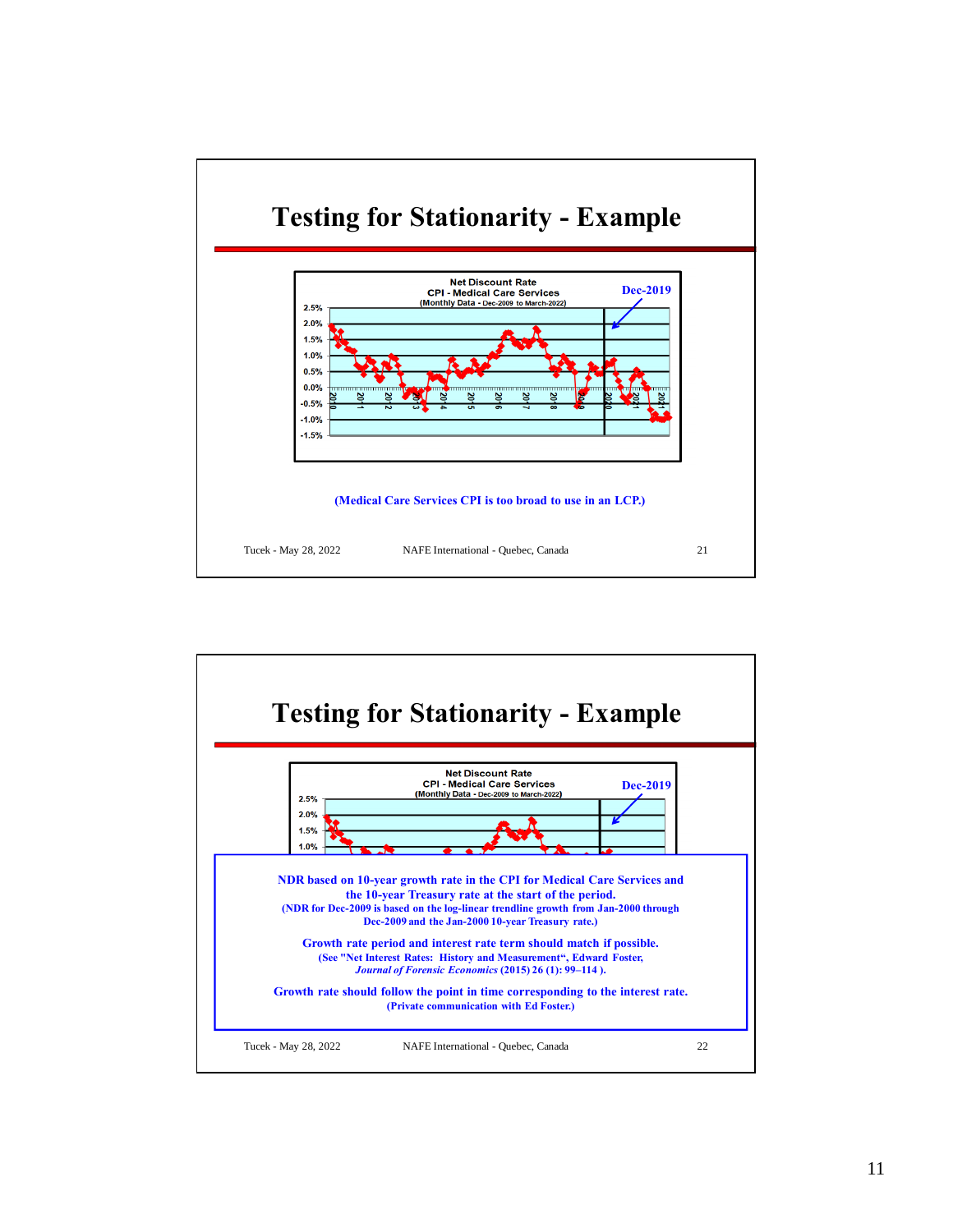

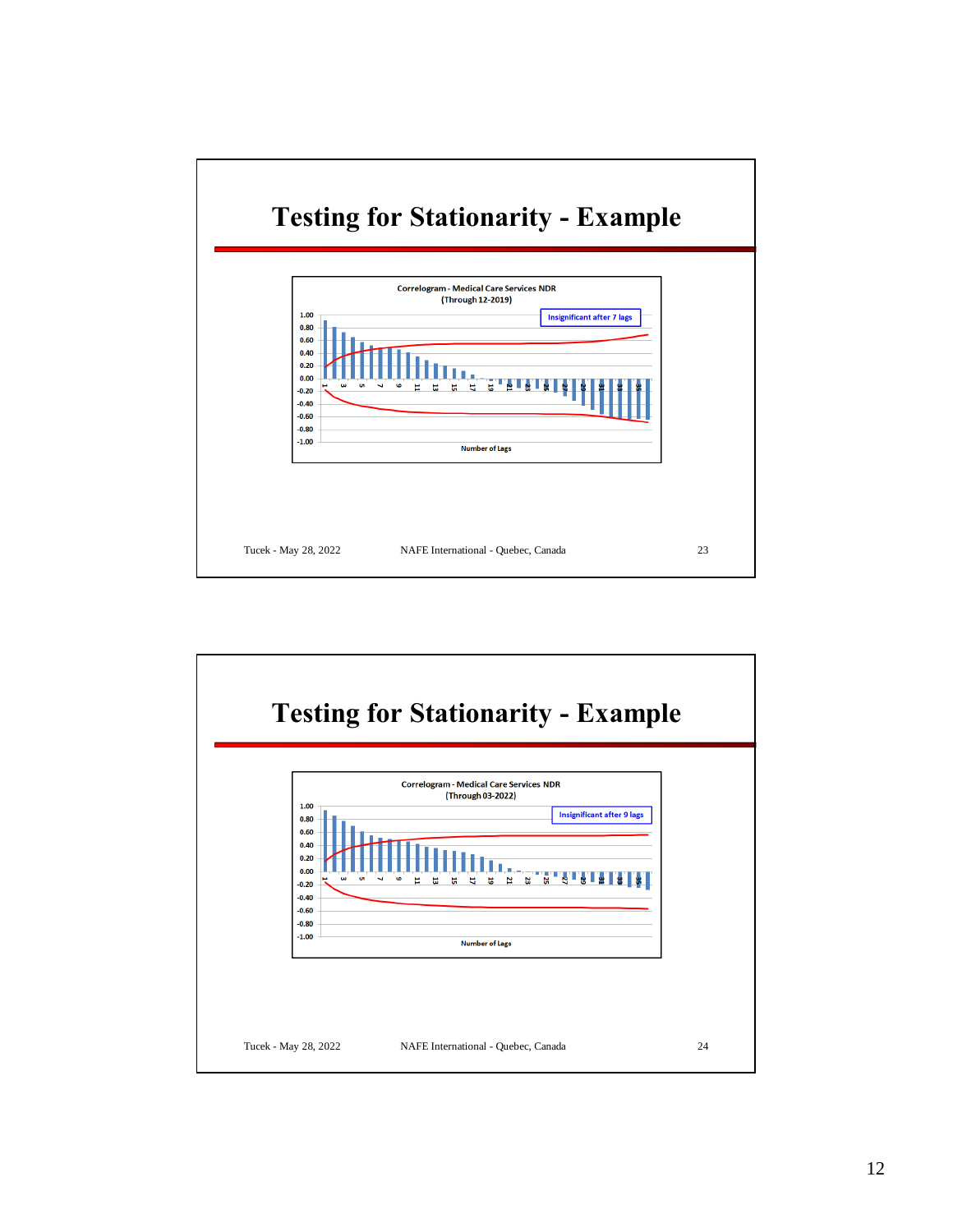|                 | <b>ADF</b><br>p Value | <b>PP#1</b><br>p Value              | <b>PP#2</b><br>p Value                           | <b>KPSS</b><br><b>LM-Stat.</b>                  | For KPSS test:                            |  |
|-----------------|-----------------------|-------------------------------------|--------------------------------------------------|-------------------------------------------------|-------------------------------------------|--|
| 2009M12 2019M12 | 0.0339                | 0.0687                              | 0.0287                                           | 0.1430                                          | Fail to reject null at<br>p > 0.10        |  |
| 2009M12 2022M03 | 0.1399                | 0.2035                              | 0.1128                                           | 0.3666                                          | Fail to reject null at<br>0.05 < p < 0.10 |  |
|                 | <b>Corrected</b><br>ê | <b>Corrected</b><br>SE <sub>ô</sub> | $(1 - \hat{p})$<br>divided by<br>SE <sub>ô</sub> | <b>OLS AR</b><br><b>R-BAR</b><br><b>Squared</b> |                                           |  |
| 2009M12 2019M12 | 0.9340                | 0.0429                              | 1.5374                                           | 0.8442                                          |                                           |  |
| 2009M12 2022M03 | 0.9697                | 0.0311                              | 0.9747                                           | 0.8837                                          |                                           |  |
|                 |                       |                                     |                                                  |                                                 |                                           |  |
|                 |                       | 1% level<br>5% level<br>10% level   | 0.739<br>0.463<br>0.347                          |                                                 |                                           |  |
|                 |                       |                                     |                                                  | <b>KPSS Asymptotic Critical Values</b>          | <b>Testing for Stationarity - Example</b> |  |

 $\overline{\Gamma}$ 

|                       | <b>AR Model</b>                                                                                                                                                                                | <b>Long Run</b> | t-Statistic<br><b>Long Run</b> | <b>p</b> -Value<br><b>Long Run</b> | <b>AR Model</b>  | <b>AR Model</b><br><b>R-BAR</b> | <b>AR Model</b><br>D-W | *********** p-Values *********** |         |                |
|-----------------------|------------------------------------------------------------------------------------------------------------------------------------------------------------------------------------------------|-----------------|--------------------------------|------------------------------------|------------------|---------------------------------|------------------------|----------------------------------|---------|----------------|
|                       | <b>Specification</b>                                                                                                                                                                           | <b>NDR</b>      | <b>NDR</b>                     | <b>NDR</b>                         | <b>R-Squared</b> | <b>Squared</b>                  | <b>Statistic</b>       | AR(1) Term AR(2) Term AR(3) Term |         |                |
| 2009M12 2019M12 AR(1) |                                                                                                                                                                                                | 0.84%           | 3.83                           | 0.00021                            | 0.84538          | 0.84276                         | 1.643                  | 0.00000                          | ц,      | н,             |
| $\mathbf{u}$          | AR(1), AR(2)                                                                                                                                                                                   | 0.81%           | 2.07                           | 0.00003                            | 0.85160          | 0.84780                         | 1.958                  | 0.00000                          | 0.02418 | μ.             |
| ш                     | AR(1), AR(2), AR(3)                                                                                                                                                                            | 0.83%           | 3.94                           | 0.00014                            | 0.85413          | 0.84910                         | 1.991                  | 0.00000                          | 0.02688 | 0.25510        |
| 2009M12 2022M03       | AR(1)                                                                                                                                                                                          | 0.56%           | 1.55                           | 0.12386                            | 0.88447          | 0.88288                         | 1.610                  | 0.00000                          | $\sim$  |                |
| $\mathbf{H}$          | AR(1), AR(2)                                                                                                                                                                                   | 0.56%           | 2.07                           | 0.04054                            | 0.88954          | 0.88723                         | 1.966                  | 0.00000                          | 0.00672 | $\overline{a}$ |
| $\mathbf{u}$          | AR(1), AR(2), AR(3)                                                                                                                                                                            | 0.56%           | 2.05                           | 0.04220                            | 0.88954          | 0.88645                         | 1.966                  | 0.00000                          | 0.00830 | 0.9379         |
|                       | Note that, if the NDR is stationary, the t-Statistics and p-Values from<br>the AR model estimates are valid even if the NDR fails the stationarity<br>tests based on 2009M12-2022M03 estimate. |                 |                                |                                    |                  |                                 |                        |                                  |         |                |

٦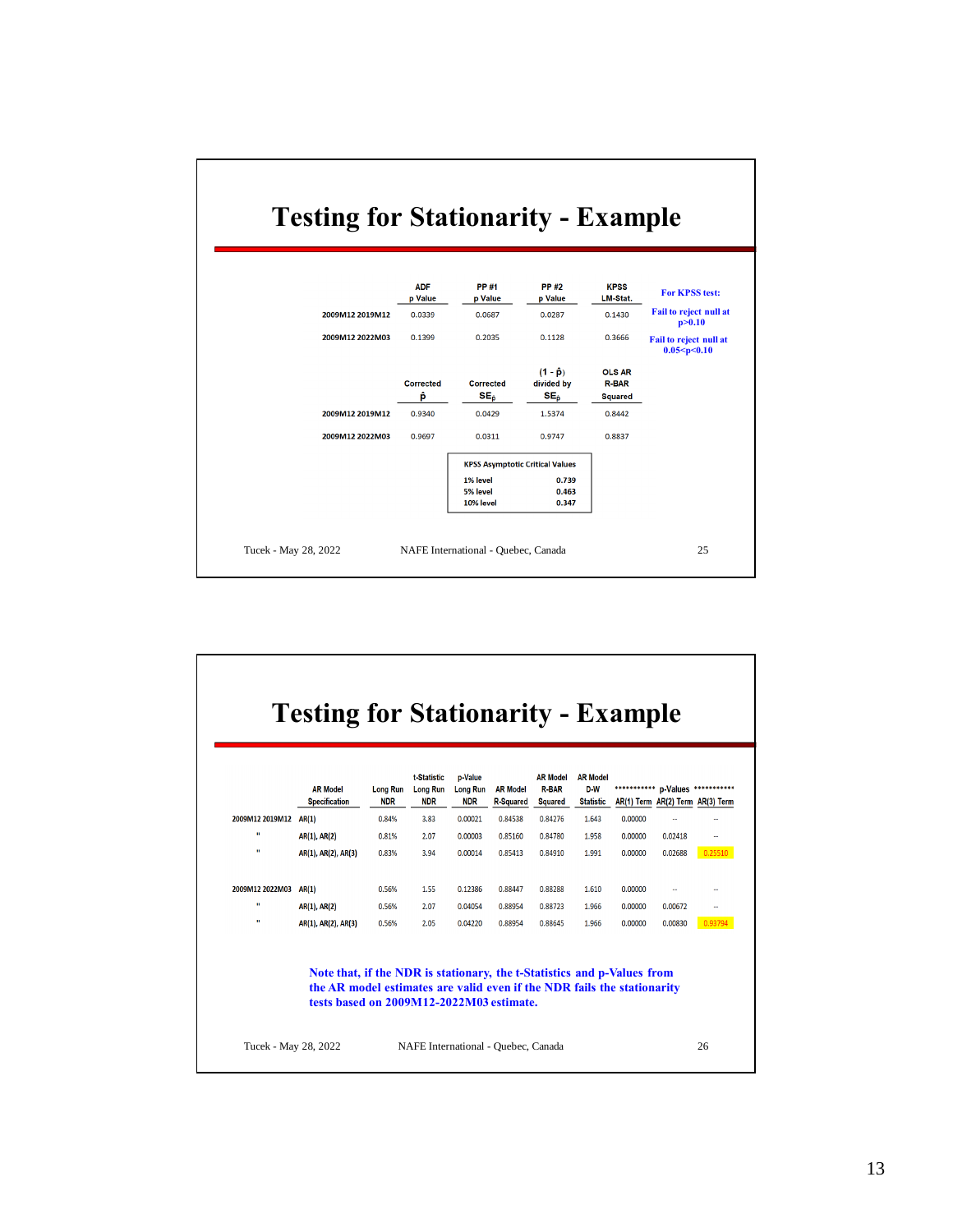